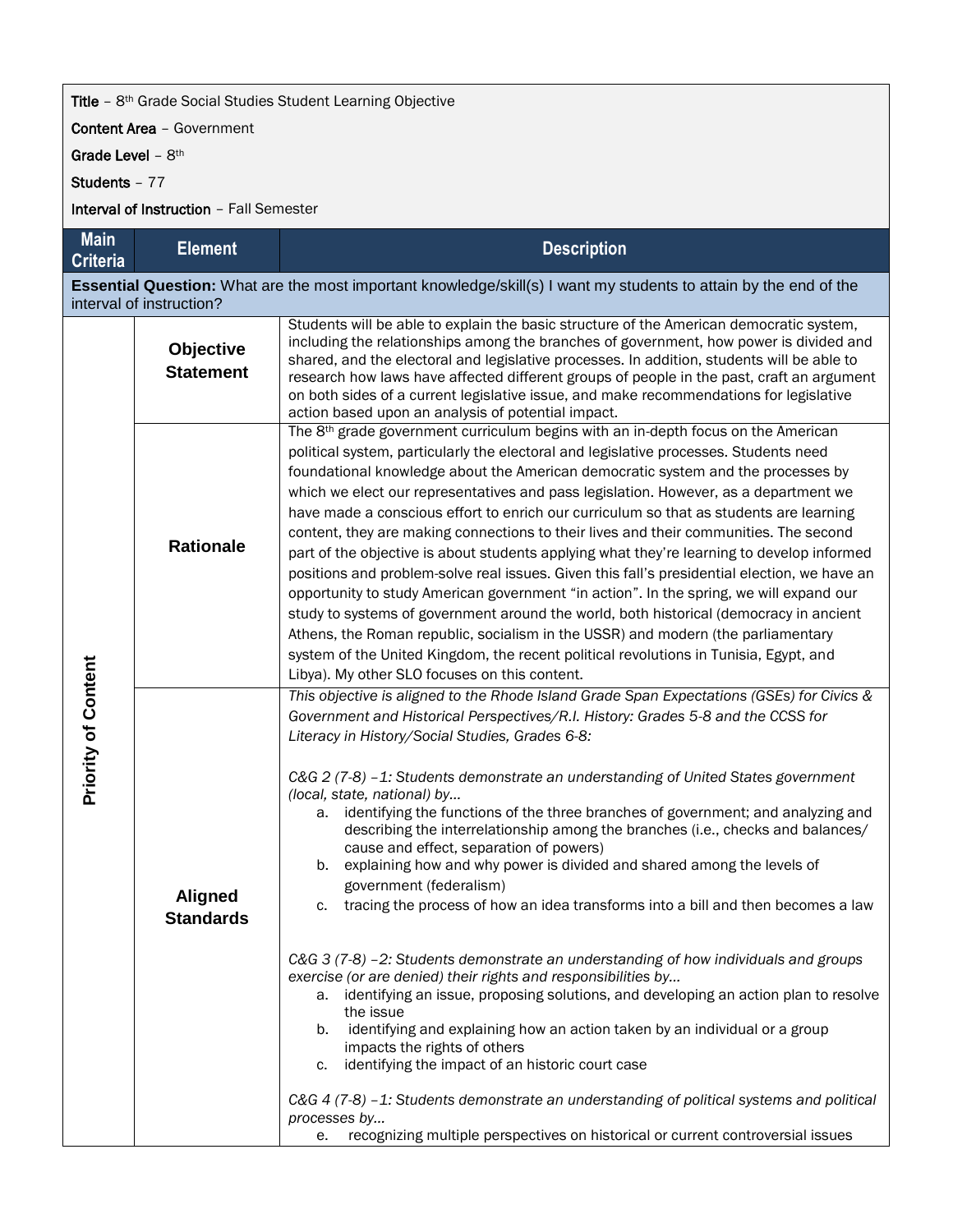|                                                                                                                                                                                             |                                              | C&G 5 (7-8) -3: Students demonstrate an understanding of how the choices we make<br>impact and are impacted by an interconnected world by<br>making predictions as to the effects of personal consumer, environmental,<br>а.<br>communication, and eventual political choices (e.g., hybrid cars, local v. imported)<br>b. summarizing a significant situation; proposing and defending actions to be taken<br>or not taken (e.g., pollution, consumption, conservation)<br>HP 3 (7-8) $-1$ : Students demonstrate an understanding of how the past frames the                                                                                                                                                                                                                                                                                                                                                                                                                                                                                                                                                                                                             |  |  |
|---------------------------------------------------------------------------------------------------------------------------------------------------------------------------------------------|----------------------------------------------|----------------------------------------------------------------------------------------------------------------------------------------------------------------------------------------------------------------------------------------------------------------------------------------------------------------------------------------------------------------------------------------------------------------------------------------------------------------------------------------------------------------------------------------------------------------------------------------------------------------------------------------------------------------------------------------------------------------------------------------------------------------------------------------------------------------------------------------------------------------------------------------------------------------------------------------------------------------------------------------------------------------------------------------------------------------------------------------------------------------------------------------------------------------------------|--|--|
|                                                                                                                                                                                             |                                              | present by<br>a. analyzing and reporting on a social movement from its inception (including<br>historical causes), its impacts on us today, and its implications for the future<br>evaluating alternative courses of action, (keeping in mind the context of the time),<br>b.<br>ethical considerations, and the interest of those affected by the decision, and<br>determining the long- and short-term consequences (e.g., Post WWII use of<br>Narragansett Bay - tourism vs. oil refinery)                                                                                                                                                                                                                                                                                                                                                                                                                                                                                                                                                                                                                                                                              |  |  |
|                                                                                                                                                                                             |                                              | RH.6-8.2. Determine the central ideas or information of a primary or secondary source;<br>provide an accurate summary of the source distinct from prior knowledge or opinions.                                                                                                                                                                                                                                                                                                                                                                                                                                                                                                                                                                                                                                                                                                                                                                                                                                                                                                                                                                                             |  |  |
|                                                                                                                                                                                             |                                              | RH.6-8.7. Integrate visual information (e.g., in charts, graphs, photographs, videos, or<br>maps) with other information in print and digital texts.                                                                                                                                                                                                                                                                                                                                                                                                                                                                                                                                                                                                                                                                                                                                                                                                                                                                                                                                                                                                                       |  |  |
|                                                                                                                                                                                             |                                              | RH.6-8.8. Distinguish among fact, opinion, and reasoned judgment in a text.                                                                                                                                                                                                                                                                                                                                                                                                                                                                                                                                                                                                                                                                                                                                                                                                                                                                                                                                                                                                                                                                                                |  |  |
| <b>Essential Question:</b> Where are my students now (at the beginning of instruction) with respect to the objective?                                                                       |                                              |                                                                                                                                                                                                                                                                                                                                                                                                                                                                                                                                                                                                                                                                                                                                                                                                                                                                                                                                                                                                                                                                                                                                                                            |  |  |
|                                                                                                                                                                                             | <b>Baseline Data /</b><br><b>Information</b> | I administered a baseline assessment during the first week of school to gauge students'<br>incoming content knowledge. I found that most students could identify basic facts about<br>American history (American Revolution, Declaration of Independence, etc.), but lacked<br>basic knowledge about our modern system of government. This is in line with what I have<br>observed in past years. In addition, I administered an informational writing prompt (in<br>response to a piece of informational text) to gauge students' reading and writing skills, as<br>they will be required to do quite a bit of reading and writing of informational text in this<br>course. Based on that, I identified students with superior literacy skills. Finally, I reviewed<br>students' final exams from 7 <sup>th</sup> grade Social Studies and cross-referenced them with the<br>results of the baseline assessments. I found that 19 students performed well both on<br>their 7 <sup>th</sup> grade final exam (B+ or higher) and the beginning-of-year writing prompt,<br>indicating that they are well-prepared to access the 8 <sup>th</sup> grade government curriculum. |  |  |
| Essential Question: Based on what I know about my students, where do I expect them to be by the end of the<br>interval of instruction and how will they demonstrate their knowledge/skills? |                                              |                                                                                                                                                                                                                                                                                                                                                                                                                                                                                                                                                                                                                                                                                                                                                                                                                                                                                                                                                                                                                                                                                                                                                                            |  |  |
| Rigor of Target                                                                                                                                                                             | Target(s)                                    | 1) All students will pass the midterm exam with a score of 70% or better. In addition,<br>40% of students will pass with a score of 85% or better.<br>All students (77/77) will meet the minimum requirements for the Campaign<br>2)<br>Advisor Project. In addition, 25% (approximately 19/77) of students will exceed<br>the minimum requirements for the CAP.                                                                                                                                                                                                                                                                                                                                                                                                                                                                                                                                                                                                                                                                                                                                                                                                           |  |  |
|                                                                                                                                                                                             | <b>Rationale for</b><br>Target(s)            | I administered the same assessment (with very minor differences) last year and<br>1)<br>found that 95% of students were able to pass with a score of 70% or better. In<br>addition, approximately 35% of students passed with a score of 85% or better.<br>As a group, this year's 8 <sup>th</sup> graders are not markedly different from last year's in<br>terms of their preparedness. Therefore, I am confident that I can increase these<br>percentages by at least 5% this year.<br>The requirements of the Campaign Advisor Project are rigorous. Therefore, my<br>2)                                                                                                                                                                                                                                                                                                                                                                                                                                                                                                                                                                                               |  |  |